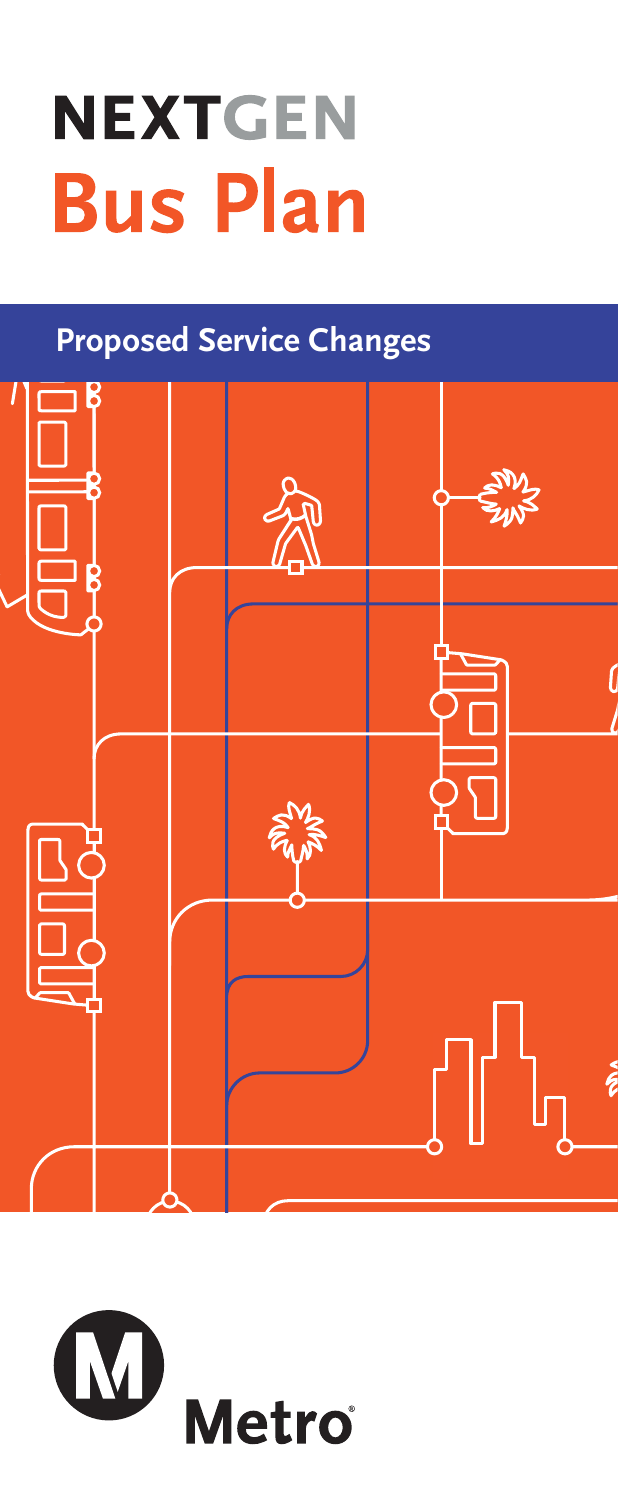**Metro will hold a series of six virtual public hearings beginning Wednesday, August 19 through Thursday, August 27, 2020 to receive community input** 

**on proposed major service changes to Metro's bus service. Approved changes will become effective December 2020 or later.** 

#### **How to Participate**

#### **By Phone:**

Members of the public can call

# **877.422.8614**

and enter the corresponding extension to listen to the proceedings or to submit comments by phone in their preferred language (from the time each hearing starts until it concludes). Audio and comment lines with live translations in Mandarin, Spanish, and Russian will be available as listed. Callers to the comment line will be able to listen to the proceedings while they wait for their turn to submit comments via phone. Audio lines are available to listen to the hearings without being called on to provide live public comment via phone.

# **Online:**

Submit your comments online via the Public Hearing Agendas. Agendas will be posted at

#### *metro.net/about/board/agenda*

at least 72 hours in advance of each hearing. Public comments will be read during the hearing and comment links will remain open throughout the hearing.

Hearings will begin at the listed times and conclude when all public comments received via the online agendas have been read into the public record and all callers to the dial-in comment lines have been given the opportunity to make comments via phone.

#### **Other Ways to Comment:**

Comments sent via U.S Mail should be addressed to:

# **Metro Service Planning & Development Attn: NextGen Bus Plan Proposed Service Changes 1 Gateway Plaza, 99-7-1 Los Angeles, CA 90012-2932**

Comments must be postmarked by midnight, Thursday, August 27, 2020. Only comments received via the comment links in the agendas will be read during each hearing.

Comments via e-mail should be addressed to:

# *servicechanges@metro.net* **Attn: "NextGen Bus Plan Proposed Service Changes"**

Facsimiles should be addressed as above and sent to:

#### **213.922.6988**

#### **Can't Participate during the hearings?**

Public hearing recordings will be posted at: *metro.net/about/board/board-directors-meetings-audio-archive*

For more information on proposed service changes, hearing dates, times, and methods to participate, visit *metro.net/nextgen* or call 213.922.1282.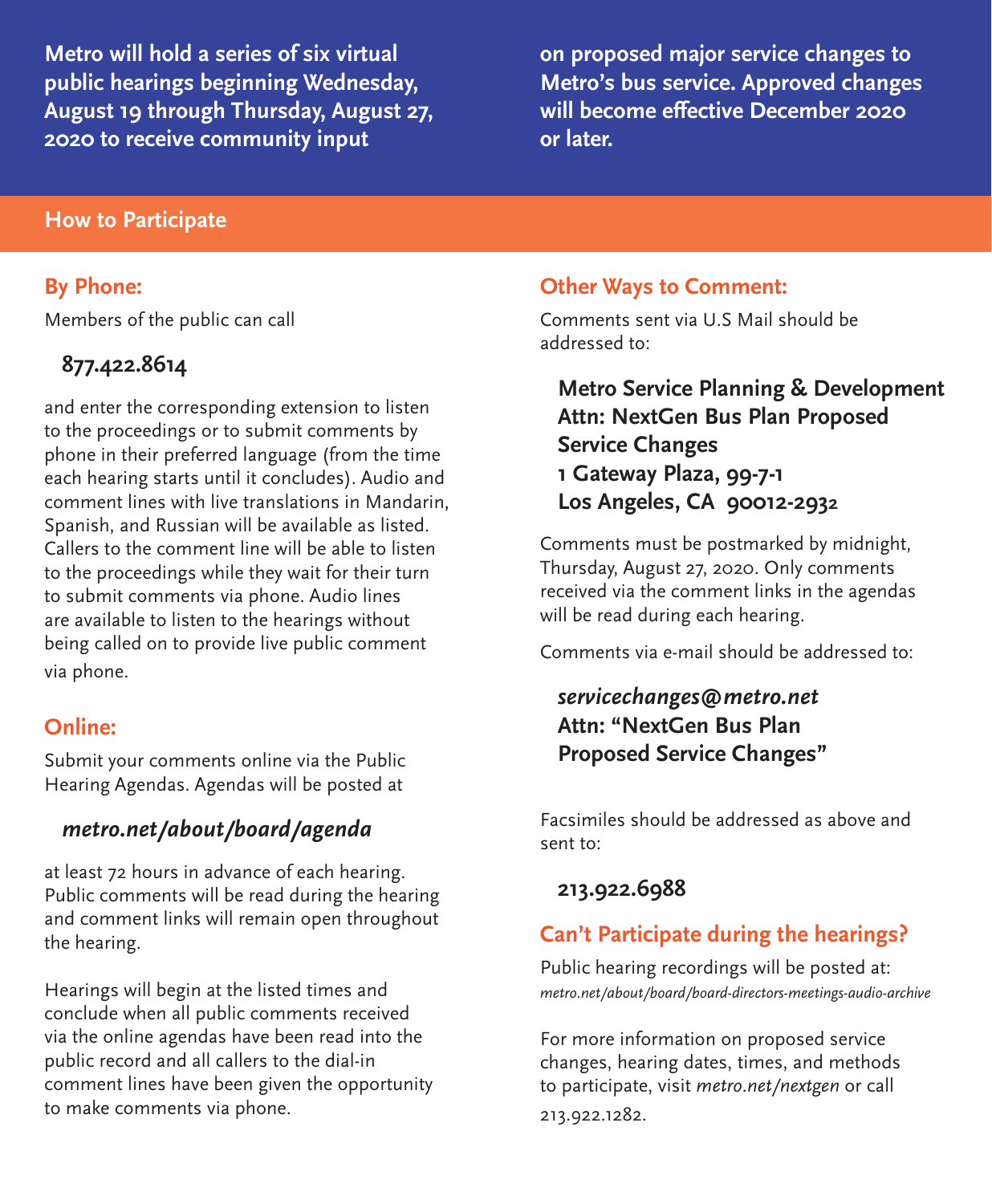# **Virtual Public Meetings**



*metro.net/about/board/agenda*

877.422.8614

#### **All Regions**

**Saturday, August 22 10am**

Listen in English: 3462125# Comment in English: 3654496#

Listen in Spanish: 4127050# Comment in Spanish: 4127057#

Listen in Russian: 4127062# Comment in Russian: 4127071#

Listen in Mandarin: 4127035# Comment in Mandarin: 4127040#

#### **Gateway Cities**

**Thursday, August 27 6pm**

Listen in English: 3461978# Comment in English: 3756316#

Listen in Spanish: 4127050# Comment in Spanish: 4127057#

#### **San Fernando Valley**

# **Wednesday, August 19 6:30pm**

Listen in English: 3462125# Comment in English: 3654496#

Listen in Spanish: 4127050# Comment in Spanish: 4127057#

#### **San Gabriel Valley**

#### **Monday, August 24 6pm**

Listen in English: 3462125# Comment in English: 3756376#

Listen in Spanish: 4127050# Comment in Spanish: 4127057#

Listen in Mandarin: 4127035# Comment in Mandarin: 4127040#

#### **South Bay Cities**

# **Thursday, August 20 6pm**

Listen in English: 3462108# Comment in English: 3756328#

Listen in Spanish: 4127050# Comment in Spanish: 4127057

#### **Westside Central**

# **Wednesday, August 26 6pm**

Listen in English: 3462155# Comment in English: 3756379#

Listen in Spanish: 4127050# Comment in Spanish: 4127057#

Listen in Russian: 4127062# Comment in Russian: 4127071#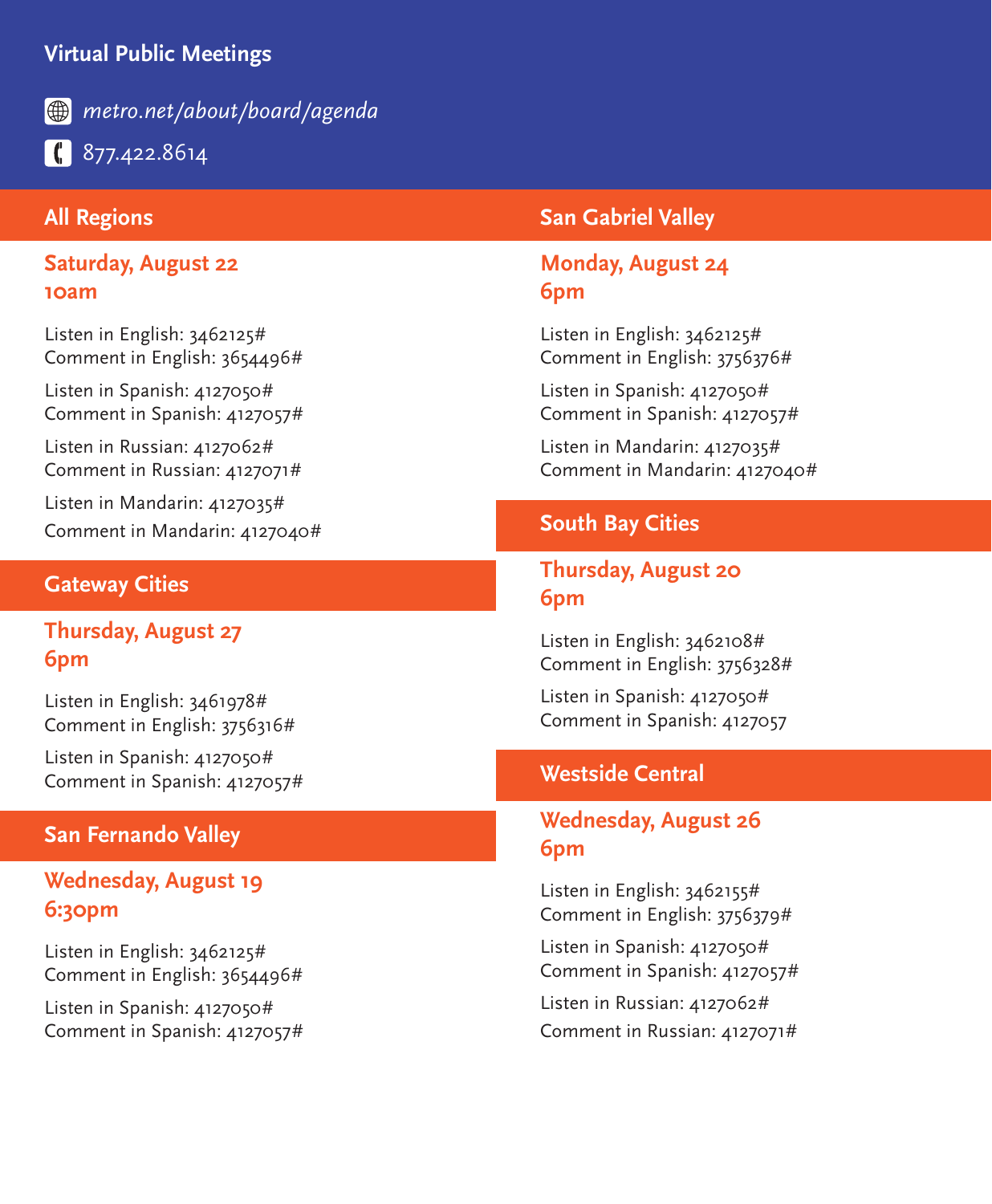#### **Proposed Line Changes**

**2, 200, 302\* –** Line 2 on Sunset Bl merge with Lines 200 (Alvarado/Hoover) & 302 on Sunset Bl, follow existing Lines 2 & 302 routes on Sunset Bl between UCLA and Hollywood, merge with Line 200 at Sunset & Alvarado to Exposition Park/USC providing a new direct Line 2 route between USC/Exposition Park & Hollywood, high frequency service for all Sunset Bl & Alvarado St stops. Line 4 will still serve Sunset Bl east of Alvarado St through downtown LA.

**4, 704\* –** Lines 4 & 704 on Santa Monica Bl merge to create more frequent Line 4 to follow existing routes between downtown Santa Monica and downtown LA via Santa Monica Bl and Sunset Bl More service frequency for all new Line 4 stops between Westwood and downtown LA.

**10, 48\* –** Lines 10 and 48 have no route changes, more frequency during weekday evening service. Buses to continue to change between these Lines 10 & 48 at Temple/Figueroa in downtown LA.

**14, 37\* –** Line 14 to have more frequency during weekday midday and evening hours via existing alignment between downtown LA and Beverly/ San Vicente via Beverly Bl Discontinue underutilized segment west of Beverly/San Vicente to Pico Bl via Beverly Dr. Line 37 has no route changes, will operate more frequent evening service.

**16, 17, 316, New Line 617\* –** Lines 16, 17 & 316 merge to create new Line 16 to operate with more frequency during weekday midday and evening hours via existing Line 16/17/316 alignment between downtown LA and 3rd St/San Vicente via 3rd St, then north on San Vicente to Santa Monica Bl Line 16 would not continue west of 3rd St/San Vicente on Burton at Beverly Hills due to underutilized service. New Line 617 to operate from E Line (Expo) Culver City Station to Cedars-Sinai Medical Center/Beverly Center via Robertson Bl, with more frequency during weekday midday and evening hours and new Saturday and Sunday service.

**18, 20, 720\* –** Lines 18 & 720 merge to create new Line 18 to operate between Montebello-Commerce Metrolink Station and downtown LA, providing more frequency to all stops served between East LA and downtown LA. Line 18 to continue between downtown LA and Wilshire/Western via 6th St.

**20, 720\* –** Lines 20 & 720 merge to create higher frequency Line 20 to operate between downtown Santa Monica and downtown LA via Wilshire Bl, following existing Line 20/720 route and serving only existing Line 720 stops west of Sepulveda Bl to Santa Monica. Late night and early morning service will serve existing Line 720 and Line 20 stops west of Sepulveda Bl to Santa Monica: More frequency for all new Line 20 stops between Westwood and downtown LA. Line 720 to operate weekday peak periods only between downtown LA and Westwood.

**28, 728, 684\* –** Lines 28 & 728 merge to create new Line 28 between Century City and downtown LA via Olympic Bl, providing more frequency to all stops served. Line 45 to serve the section of Line 28 on Broadway between downtown LA and Av 26. New Line 684 to link L (Gold) Line Lincoln/Cypress Station and Eagle Rock via existing Line 28 alignment on Eagle Rock Bl.

**30, 330\* –** Lines 30 & 330 merge to create higher frequency Line 30 to operate via existing route between Pico Rimpau Transit Center and L Line (Gold) Little Tokyo/Arts District Station: Discontinue existing service between Hollywood & Pico Rimpau Transit Center on San Vicente Bl and between L Line Little Tokyo and Indiana Stations along 1st St Alternative service available on Line 106 and L Line.

**33, 733\* –** Line 33 & Line 733 merge on Venice Bl and follow existing route between downtown Santa Monica and downtown LA via Venice Bl with a minor modification to serve Pico Station in downtown LA. Increased service frequency for all new stops between Santa Monica and downtown LA.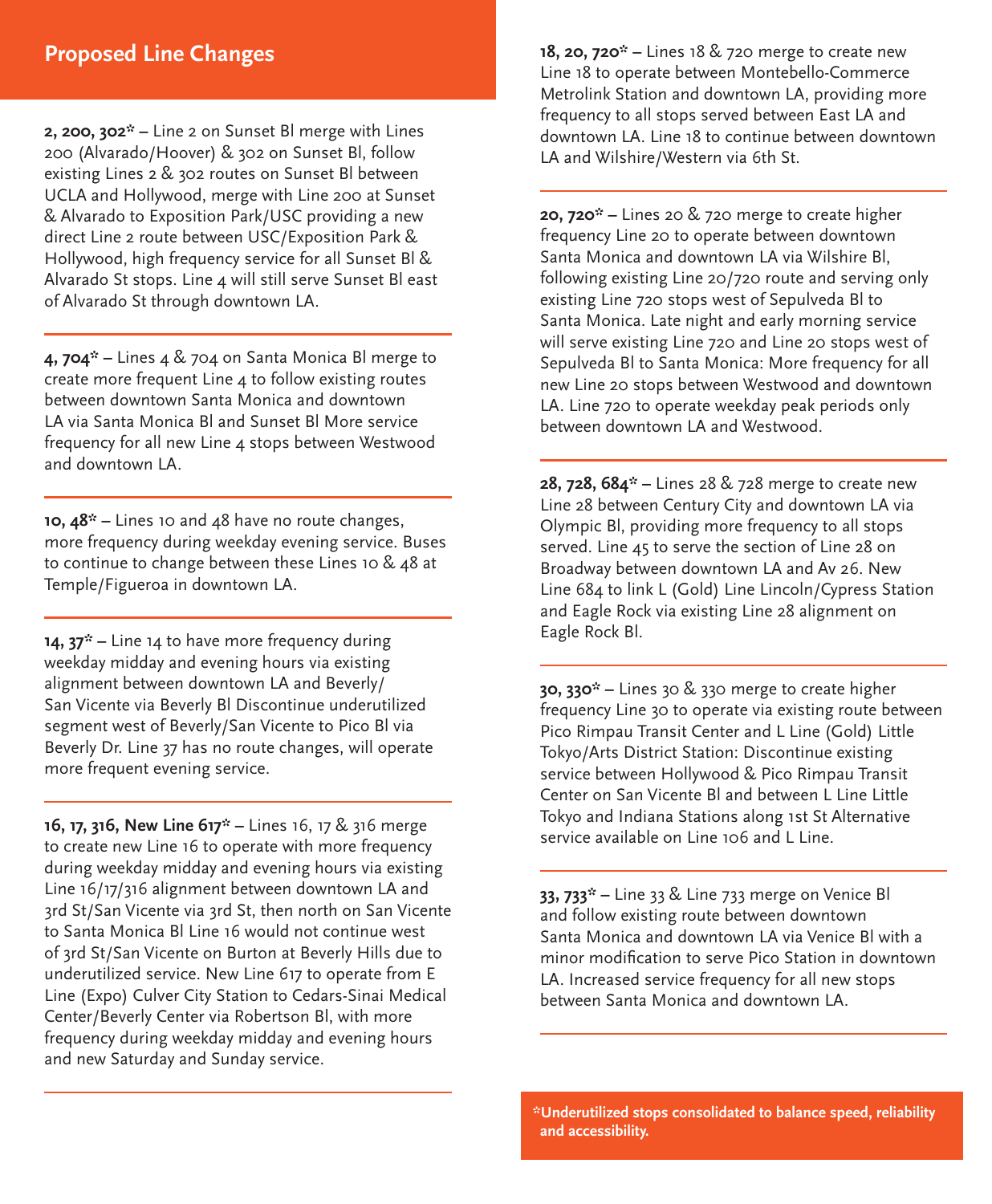**40, 740\* –** Lines 40 & 740 merge to create higher frequency Line 40 to operate between LA Union Station and downtown Inglewood Station via Broadway, ML King Jr Bl, Crenshaw Bl, Florence Av. New Line 212 to serve La Brea Av, Hawthorne Bl south of downtown Inglewood Station ending at South Bay Galleria. Line 740 service to Expo/Crenshaw Station replaced by the new Crenshaw/LAX light rail. Discontinue Line 40 Owl service between LAX and downtown LA; alternative Owl service available on Lines 45, 105, 108, 111 & 210.

**45, 745\* –** Lines 45 & 745 merge to create higher frequency Line 45 to follow existing route between C Line (Green) Harbor Freeway Station, downtown LA and Lincoln Heights via Broadway. An extension of Line 127 will replace Line 45 segment south of J Line (Silver)/C Line (Green) Harbor Freeway Station on 117th St, Broadway, El Segundo Bl and Main St to San Pedro & Rosecrans.

**51, 52, 351\* –** Lines 51, 52, 351 merge to create new Line 51 to operate on San Pedro St and Avalon Bl and follow existing routes between downtown LA, San Pedro St and Avalon Bl, extending to a new southern terminus at Cal State Dominguez Hills; highest frequency provided north of C Line (Green) Avalon Station. A Line 127 extension would replace Lines 51/351 on Compton Bl and provide a new link to the J Line (Silver)/C Line Harbor Freeway Station. New LADOT DASH service will replace Lines 51, 52, 351 on 7th St west of downtown LA.

**53\* –** Line 53 between downtown LA and Cal State Dominguez Hills (CSUDH) rerouted to serve the A Line (Blue)/C Line (Green) Willowbrook/Rosa Parks Station (instead of C Line Avalon Station) to connect with both lines. Select Line 53 trips continue south of the A Line/C Line Willowbrook/Rosa Parks Station to CSUDH. Line 53 to have more weekday midday and evening hours frequency. In downtown LA, Line 53 will be rerouted from Beaudry Av to Olive St to serve more destinations and provide a new connection to Line 4. Line 55 will replace Line 53 on Beaudry Av.

**55, 355\* –** Lines 55 & 355 merge to create higher frequency Line 55 to operate between downtown LA and A Line (Blue)/C Line (Green) Willowbrook/Rosa Parks Station via Adams Bl and Compton Av. Line 55 to follow existing route with all trips ending at Willowbrook/Rosa Parks Station. Line 55 in downtown LA to be rerouted on Beaudry Av, replacing the Line 53 segment. Line 55

segment via A Line Firestone Station to be eliminated to travel direct on Compton Av. Discontinue underutilized Owl service; alternative Owl service available on Avalon Bl (Line 51).

**60, 760\* –** Lines 60 & 760 merge to create more frequent Line 60 to operate on Long Beach Bl between downtown LA, C Line (Green) Long Beach Bl and A Line (Blue) Artesia Stations, providing high frequency service for all stops with highest service frequency operating north of the C Line Long Beach Bl Station. Line 60 to be rerouted in downtown LA from Figueroa St to Olive St.

**62, New Line 262\* –** Discontinue Line 62 and replaced by new Line 262 between East LA College, L Line (Gold) Atlantic Station and Hawaiian Gardens via Atlantic, Telegraph Rd, Norwalk Bl and Pioneer Bl due to underutilized service and to remove duplication with Line 66 west of Atlantic Bl/Telegraph Rd to downtown LA. Discontinue existing service on Imperial Hwy/ Bloomfield Av at Norwalk, reducing overlap of Norwalk Transit service, providing better service on Pioneer Bl

**66, 605\* –** Line 66 between B Line (Red) Wilshire/ Western Station and Metrolink Montebello Station via Western Av, 8th St and Olympic Bl to travel on Olympic Bl rather than 8th St in East LA, replacing Line 62 segment and providing faster,, more direct service. Line 66 eastern terminus to be Commerce Center. Discontinue service between Olympic & Gerhart and Montebello/Commerce Metrolink Station due to underutilized service and to reduce overlap with Line 18. Line 605 to be extended to serve 8th St between Lorena St and Soto St.

**68, 70, 770\* –** Line 68, 70 & 770 merge to create new Line 70 to operate via current Line 770 alignment between downtown LA and El Monte Station, providing more frequency to all stops served via Garvey Av, Atlantic Bl and Cesar E. Chavez Av. Line 68 segment east of Atlantic Bl to The Shops at Montebello to be served by an extension of Line 106 following the existing Line 68 alignment. New Owl service to be provided on Cesar E. Chavez Av.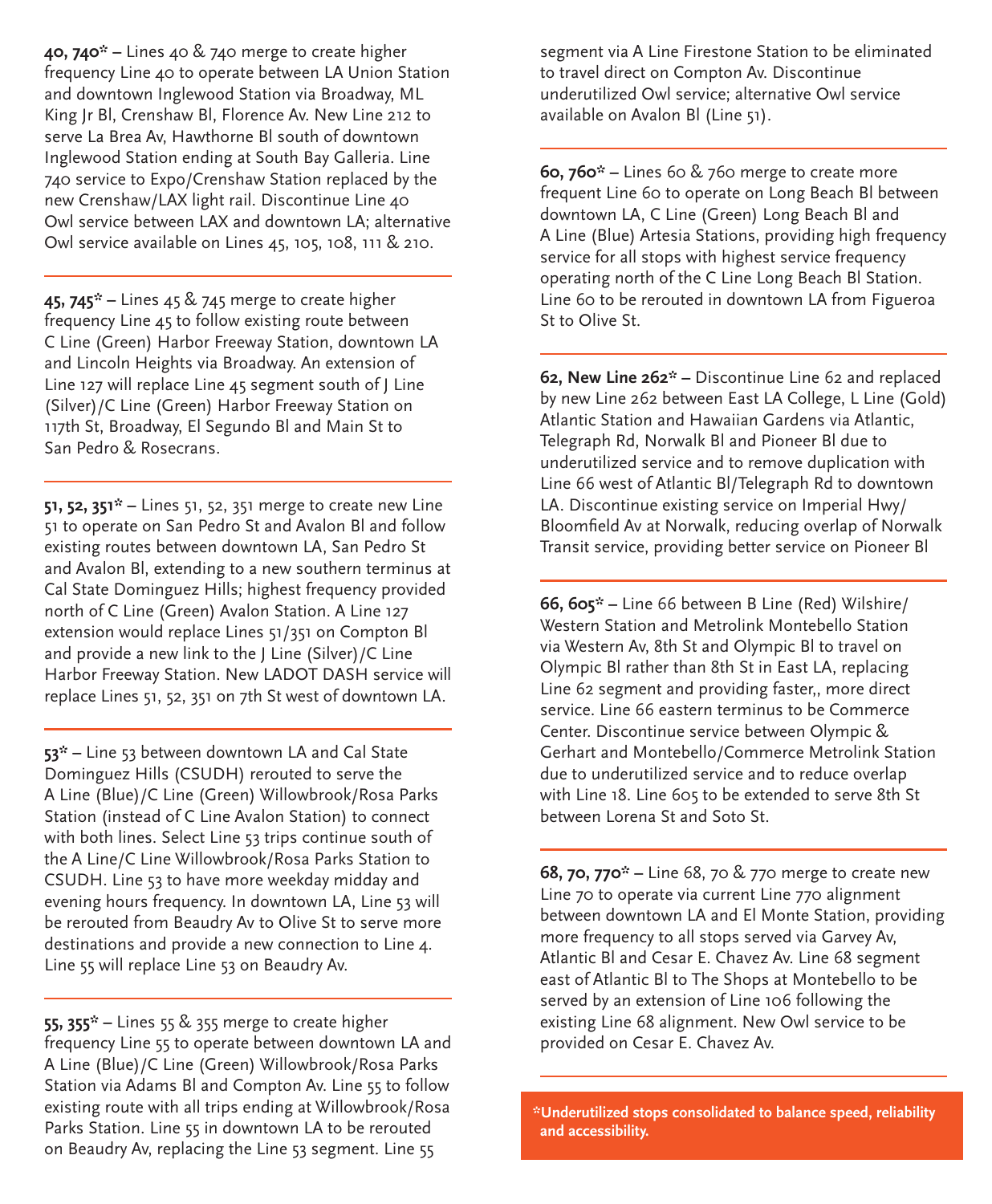**71, 106 –** Line 71 discontinued; Line 106 to be extended to The Shops at Montebello, L Line (Gold) Atlantic Station and Cal State LA, while continuing to serve East LA College and LA County USC Medical Center with connections to new Line 70 on Cesar E. Chavez Av for access to downtown LA. Extension to Cal State LA will follow same alignment as discontinued Line 71 east of State St & Marengo St via Marengo St, Wabash Av, City Terrace Dr to Cal State LA. Extension to The Shops at Montebello will follow the same alignment as discontinued Line 68 east of Riggin St & Atlantic Bl Line 106 to travel direct via 1St St instead of deviating via Indiana St, 3rd St, 4th St, Soto St, Whittier Bl and Boyle Av to simplify the route. Line 106 to operate very frequent service and implement new weekend service.

**76\* –** Line 76 between downtown LA and El Monte Bus Station via Main St and Valley Bl to continue to follow most of existing alignment, with more frequent midday and evening weekday service. Line 76 to no longer travel to the Metrolink Station due to underutilized service and instead operate on Santa Anita Av. In downtown LA, Line 76 to continue operating on Alameda St to 1st St then on existing route to 7th St/ Maple St.

**78, 79, New Line 179, 378\* –** Lines 78, 79 and 378 to merge creating new Line 78 operating between downtown LA and Arcadia. New Line 78 to operate on Mission Rd, Huntington Dr, Main St/Las Tunas Dr and Live Oak Av to Santa Anita Av. New Line 179 to replace Line 79 service along Huntington Dr between Maycrest Av and L Line (Gold) Arcadia Station, connecting with Line 78 at Huntington Dr/Maycrest Av. Discontinue underutilized Line 78 service on Live Oak Av east of Santa Anita Av; Foothill Transit Line 492 available in this segment.

**81, 181\* –** Line 81 route remains same south of Figueroa St and Yosemite Dr to J Line (Silver)/C Line (Green) Harbor Freeway Station via downtown LA. Line 81 to replace Line 181 by reroute via Yosemite St to serve Colorado Bl/Eagledale. Line 81 to have more weekday midday and evening hours frequency; select trips to continue to end at Figueroa/Colorado. Line 81 Owl service will replace Line 83 Owl Service to Figueroa/Colorado and connect to Line 180 Owl service.

**83, 175, New Line 182\* –** Lines 83 & 175 replaced with new Line 182, an all-day 7-day a week service, from Broadway & Thomas (Lincoln High School) to East Hollywood (B Line (Red) Vermont/Sunset Station) via Griffin Av, Figueroa St, York Bl, Eagle Rock Bl, Fletcher Dr, Rowena Av and Franklin St to provide more direct east-west connection between Northeast LA and Hollywood, while maintaining service to John Marshall High School and replacing discontinued Lines 83 and 175. Frequent alternative service to/from downtown LA available on L Line (Gold) or Line 81 via Figueroa St to connect with new Line 182.

**90, 91, New Lines 290, 690\* –** Lines 90 & 91 merge to create new Line 290 between LA County USC Medical Center, L Line (Gold) Lincoln/Cypress Station and Sunland then extend via Vineland Av to B Line (Red) North Hollywood Station. Discontinue segment north of Sunland Bl New Line 690 to operate on a segment of Foothill Bl between Lake View Terrace and Sylmar. Lines 81 and 94 continue to service Hill St in place of Lines 90 & 91.

**92\* –** Line 92 extended south to Venice & Broadway in downtown LA and operate more frequently.

**94, New Line 294, 794\* –** Lines 94 & 794 merge to create more frequent Line 94 to operate on San Fernando Rd via existing Line 94 route between downtown LA and downtown Burbank, with a new route through downtown Glendale then extend west on Magnolia Bl to end at B Line (Red) North Hollywood Station. New Line 294 to operate on San Fernando Rd between Sylmar and downtown Burbank in place of existing Lines 94 & 794.

**96, New Line 296 –** Line 96 to operate as new Line 296 via current route between Downtown Burbank, LA Zoo and Elysian Valley (Riverside Dr/Figueroa St) then travel to L Line (Gold) Lincoln/Cypress Station for connecting service to downtown LA, replacing discontinued Line 96 segment between Riverside Dr/ Figueroa St and downtown LA.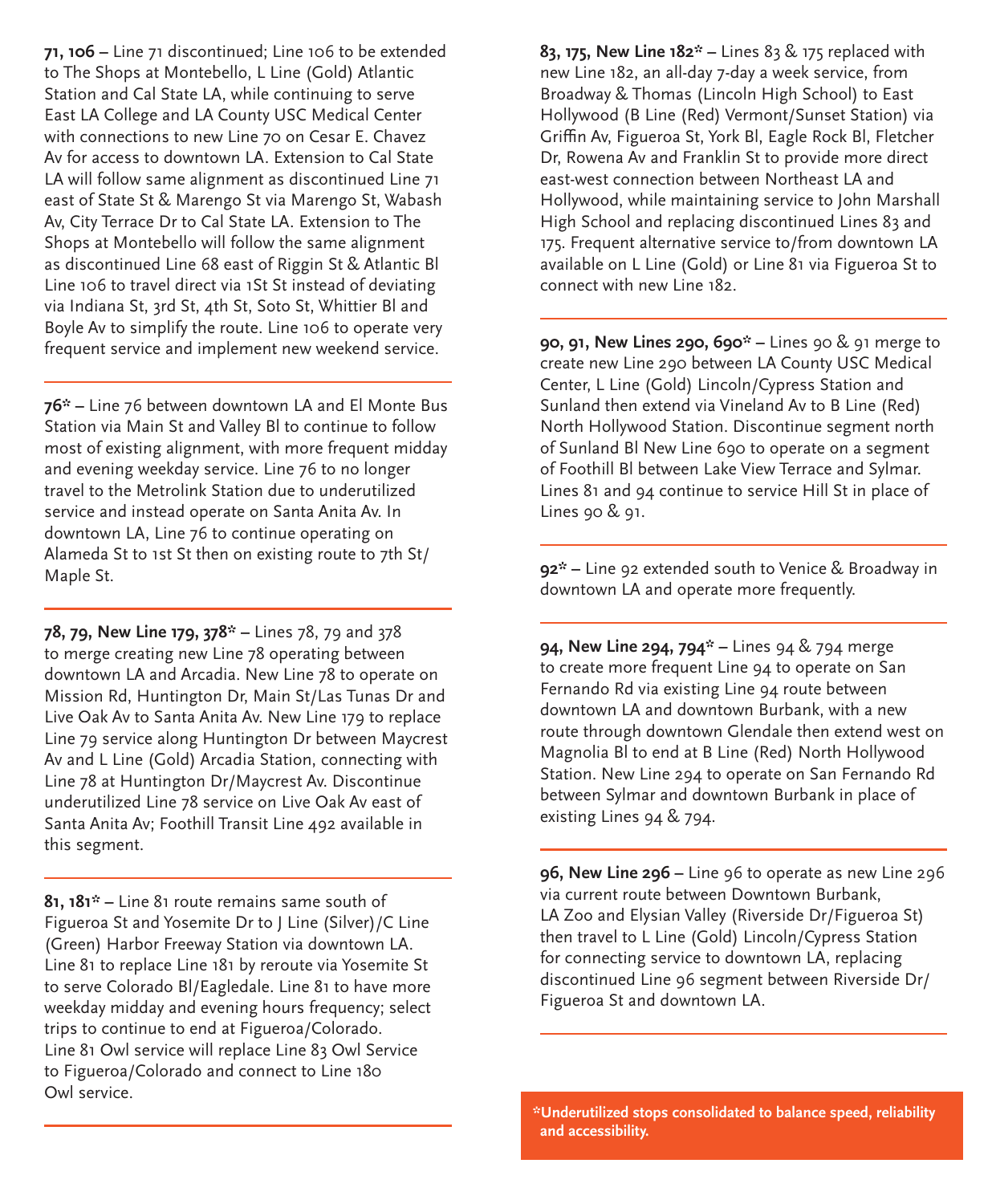**102 –** Line 102 to operate between Slauson/Atlantic and Manchester/Sepulveda. East of Central Av/41st St would extend to Vernon and Maywood (Slauson/ Atlantic), Line 102 to be rerouted via Central Av, Vernon Av, Pacific Av, Leonis Bl, District Bl, Atlantic Bl, replacing Line 611. Discontinue underutilized segment to South Gate via Hooper Av, Gage Av, Central Av, Florence Av, Seville Av; alternative service: Central Av (Line 53), Compton Av (Line 55), Pacific Bl (Lines 60, 251), Slauson Av (Line 108), Florence Av (Line 111), and Gage Av (Line 110).

**105, 705 –** Lines 105 & 705 merge to create higher frequency Line 105 operating on Vernon Av, MLK Jr. Bl and La Cienega Bl between Vernon and West Hollywood. All trips continue to serve Santa Rosalia Dr between Hillcrest Dr and Marlton Av. Discontinue underutilized Line 705 segment on MLK Jr. Bl between Hillcrest Dr and Marlton Av. Underutilized stops consolidated to balance speed, reliability, and accessibility.

**108, 358 –** Lines 108 & 358 merge to create higher frequency Line 108 to operate via Slauson Av between Culver City Transit Center and Pico Rivera and extend east to Slauson/Rosemead. Owl service to be provided; underutilized stops on Slauson Av consolidated to balance speed, reliability and accessibility. Discontinue underutilized segments west of Sepulveda Bl to Marina Del Rey via Jefferson Bl, Centinela Av, Admiralty Way, Via Marina, Pacific Av and deviation into Fox Hills via Buckingham Pkwy and Green Valley Circle. Alternative service: Line 110, Big Blue Bus Line 14, Culver City Lines 2, 4, 7. Big Blue Bus Line 18 also proposed to be extended south to serve the Marina Del Rey peninsula.

**110\* –** Line 110 continues serving existing route from Playa Vista to Bell Gardens. At the eastern end at Gage/Garfield, buses stay on Garfield Av and do not serve Foster Bridge Bl, Scout Av and Florence Pl due to underutilized service. More frequency to be provided during weekday, midday and evening hours.

**111\* –** Line 111 route unchanged; new Owl service will serve the full route between C Line (Green) Norwalk Station and LAX City Bus Center.

**115\* –** Line 115 to provide service from Westchester to C Line (Green) Norwalk Station via Manchester Av and Firestone Bl Discontinue underutilized service to Playa del Rey west of Manchester/Sepulveda except selected school term trips. Big Blue Bus planning to extend their Line 16 to Playa del Rey and new Metro MicroTransit service will also be available in Playa del Rey.

**117\* –** Line 117 from LAX City Bus Center to C Line (Green) Lakewood Bl Station to continue to travel via Century Blvd, Tweedy Blvd and Imperial Hwy. Near Jordan Downs Housing Complex, Line 117 to be rerouted more directly from 103rd St to Century Bl between Alameda St and Grape St through the new Jordan Downs housing development. Line 117 to offer new Owl service.

**120, New Line 621\* –** Line 120 to continue to provide service from C Line (Green) Aviation/LAX Station to C Line Norwalk Station via Imperial Hwy. Line 120 to remain on Imperial Hwy and not deviate into the Leeds St parking lot at the Rancho Los Amigos National Rehabilitation Center; providing faster, more direct service. Alternative bus service to the Leeds St parking lot available via Metro Line 117, Willowbrook/Rosa Parks Shuttle and Access Services. New Line 621 to replace Line 120 east from C Line Norwalk Station to Whittwood Mall via existing Line 120 alignment.

**125\* –** Line 125 to continue to operate between C Line (Green) Norwalk Station and El Segundo via Rosecrans Av with improved weekday peak and midday service frequency.

**126 –** Discontinue Line 126 due to underutilized service; nearest alternative services: Lines 125 (Rosecrans Av), 210 (Crenshaw Bl), 212 (Hawthorne Bl) and 232 (Sepulveda Bl), Torrance Transit Line 8 (Aviation Bl), Beach Cities Transit Line 109, LADOT Commuter Express 438 (Highland Av) and G-Trans Line 5 (El Segundo Bl).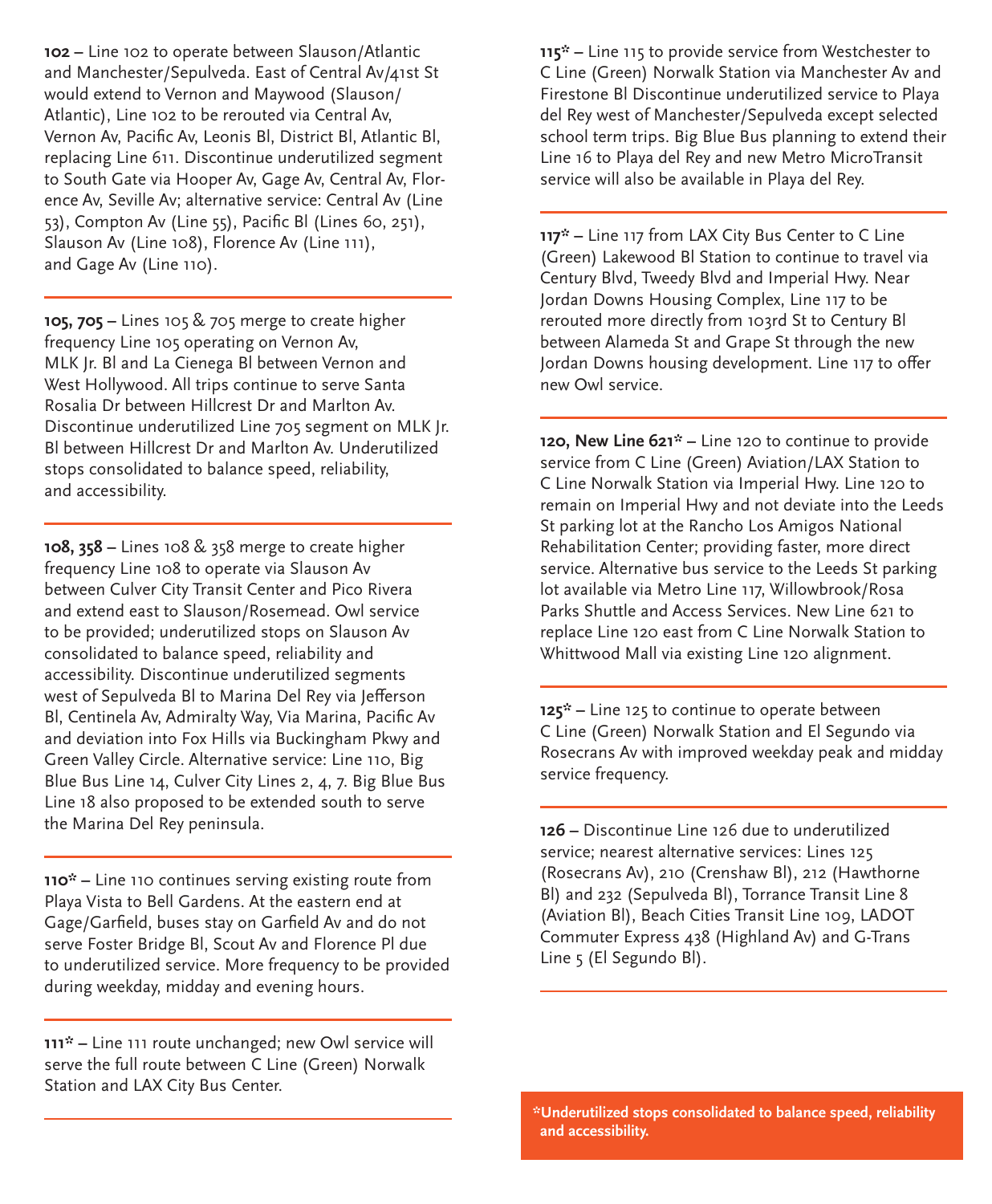**127\* –** Line 127 to follow existing route between A Line (Blue) Compton Station and Downey Depot, except for remaining on Somerset Bl between Clark Av and Bellflower Bl Discontinue underutilized service on Alondra Bl to make the route more direct. Line 127 to extend west of the A Line Compton Station to J Line (Silver)/C Line (Green) Harbor Freeway Station via Compton Bl, San Pedro St, El Segundo Bl and Broadway to Figueroa/117th St, replacing segments of Lines 45 & 51. New weekend service and more frequent weekday service to be provided.

**128 –** Line 128 to operate between A Line (Blue) Compton Station and Alondra Bl & Carmenita Rd. Discontinue underutilized Line 128 segment south of Alondra Bl & Carmenita Rd; alternative service to Cerritos Towne Center via Cerritos On Wheels (COW) Route 1-A. Line 128 to include new weekend service.

**130\* –** Line 130 continues to be operated initially by Metro on Artesia Bl between A Line (Blue) Artesia Station and Cerritos and later transitioned to Long Beach Transit. Line 130 west of the Artesia A Line Station is planned to transition to Torrance Transit as their new Line 13, following existing route via Artesia Bl to Redondo Beach.

**150, 240, 245, 750\* –** Lines 150, 240 & 750 merge to create more frequent Line 150 to operate from Ventura/ Reseda west to Chatsworth Station along Ventura Bl and Topanga Canyon Bl providing a connection with new frequent Line 240 operating via Reseda Bl and east along Ventura Bl between Northridge and B Line (Red) Universal City/Studio City Station. New more frequent Line 150 to replace existing Line 245 with service on Ventura Bl and Topanga Canyon Bl.

**152, 353\* –** Lines 152 & 353 merge to create new Line 152 serving Roscoe Bl with midday weekday frequency improvements. On the east end, Line 152 to travel via Lankershim Bl to provide a more direct connection to the B Line (Red) North Hollywood Station. On the west end, route to terminate at Topanga Canyon Bl Service on Vineland Av to be provided by modified Line 162 and new Line 290. Modified Line 162 to provide service on Fallbrook Av.

**New Line 153, Lines 154, 155, 183 –** New Line 153 to operate between B Line (Red) North Hollywood Station and downtown Burbank via Burbank Bl Line 154 to operate between B Line North Hollywood Station & Sepulveda Bl via Oxnard St & Burbank Bl as a more frequent two- direction circulator. Discontinue underutilized segment west of Sepulveda Bl Line 155 to merge with a segment of Line 183 and operate more frequent weekday service via Riverside Dr, Sepulveda Bl and Magnolia Bl between B Line North Hollywood and Universal City/Studio City Stations. Line 155 segment east of Universal City/ Studio City Station via Olive Av to continue to be served by Burbank Bus newly improved Pink Route. More frequent Line 94 to serve segment of existing Line 183 east of North Hollywood Station along Magnolia Bl New Metro MicroTransit service and existing Glendale Beeline 4 will be available in Glendale to replace the Line 183 segment on Chevy Chase/ Acacia/Verdugo.

**158, 167 –** Line 158 to follow existing route via Woodman Av, then travel via Plummer St to Chatsworth Station. Line 167 to serve current Line 158 segment on Devonshire St and existing Coldwater Canyon Av segment. A swap of east-west alignments between Lines 158 & 167 is intended to create simpler, easier to use routes. Service to Sepulveda Ambulatory Care Center to be provided on-street at Haskell Av and Gloria Av. New weekend evening service and more frequent weekday service on Woodman Av to be added.

**161 –** Line 161 to operate primarily on existing route between the G Line (Orange) Canoga Station and City of Thousand Oaks. In Calabasas, it would operate on Calabasas Rd instead of Park Calabasas and Park Granada to improve travel time. New weekend evening service to be added.

**162, 163\* –** Lines 162 & 163 merge to provide Line 162 with more frequency during mid-day weekdays on Sherman Way. On the east end, new Line 162 to be routed via Vineland Av to provide more service along the corridor, while still connecting to the B Line (Red) North Hollywood Station and extended to serve Fallbrook Av in the west end and continue to directly serve West Hills Medical Center. Line 152 to serve Lankershim Bl instead of Line 162.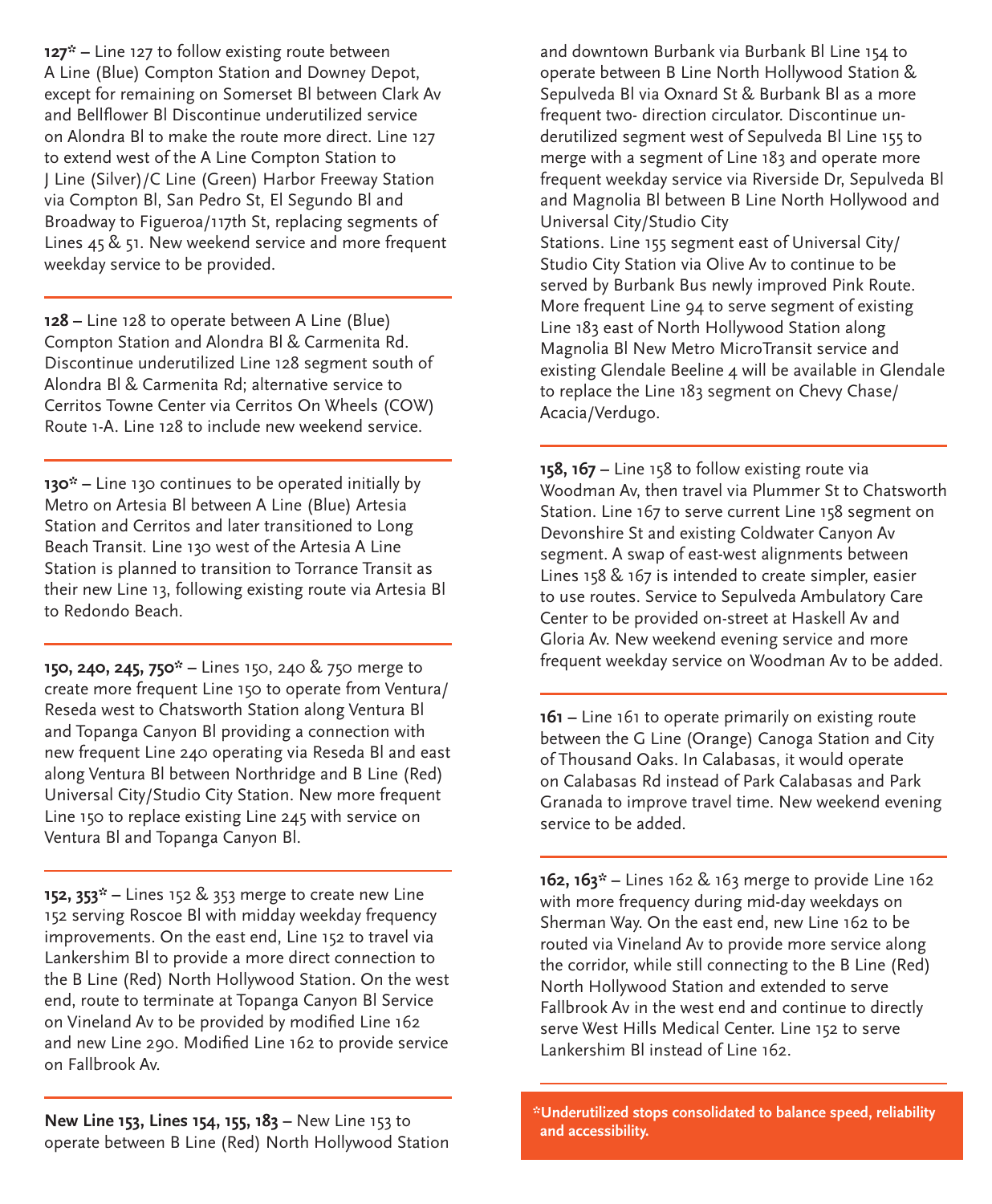**164, 165\* –** Lines 164 & 165 to operate in partnership, with buses changing between these lines at Platt Av/ Victory Bd to eliminate a long turn-around loop and provide more frequent service during the weekday midday hours.

**166, 364\* –** Lines 166 & 364 merge to provide Line 166 with more frequent midday weekday service. Line 166 to continue serving Nordhoff St and Osborne St, extending east via Osborne St and Foothill Bl to Hansen Dam and Discovery Cube, connecting with New Line 690 on Foothill Bl On the west end, Line 166 to end at Nordhoff St/Canoga Av, providing access to Chatsworth Station via Metro G Line (Orange). A segment of Glenoaks Bl to be served by Line 92 and a segment on Topanga Canyon Bl to be served by new Line 150.

**169, New Line 645 –** Line 169 to operate between Lankershim Bl and G Line (Orange) Canoga Station via Saticoy St and Canoga Av with more weekday frequency. New Line 645 will operate a two-way loop between West Hills Medical Center, Canoga Av and Warner Center serving existing Line 169 alignment. Additional trips serving El Camino High School to be maintained. New weekend service to be provided on Line 169.

**176 , New Line 287 –** Discontinue Line 176 due to underutilized service. Service from El Monte Station to The Shops at Montebello provided by new Line 287 via same alignment as discontinued Line 176. Alternative service for other sections of Line 176: Lines 78, 179, 258, 260, 266, 267, 287 and Montebello Bus Lines 20 & 30.

**177 – Line 177 to continue to operate weekday peak** period service between Pasadena and the Jet Propulsion Laboratory, with reroute to use Mountain St instead of Walnut St to serve more of Pasadena. Metro in partnership with City of Pasadena is exploring the opportunity for Pasadena Transit to operate this service.

**180, 181, 780\* –** Lines 180, 181, 217, 780 merge to create new Line 180 operating the same alignment as discontinued Line 780 from Pasadena City College to the Washington/Fairfax Transit Hub, extending further south to E Line (Expo) La Cienega/Jefferson Station following discontinued Line 217 alignment. Line 81

rerouted via Yosemite Dr and Eagle Rock Bl to replace discontinued Line 181 segment. Pasadena Transit Line 20 and new Metro Line 662 to replace Line 180 on Lake Av. Foothill Transit Line 187 to replace Line 181 service on Colorado Bl east of Pasadena City College.

**201 –** Discontinue Line 201 due to low ridership. Nearest alternative services: Lines 2, 4, 92, 603 and new Line 182. Metro MicroTransit service will also be available in the Chevy Chase area at Glendale Adventist Hospital.

**202 –** Line 202 to operate weekdays peak periods with new weekday off-peak service via existing route between A Line (Blue) Artesia Station and the C Line (Green)/A Line Willowbrook/Rosa Parks Station. Discontinue underutilized service south of A Line Artesia Station to Wilmington via Santa Fe Av, Victoria St, Susana Rd, Del Amo Bl and Alameda St Alternative service: Lines 205 (Wilmington Av), 232 (Anaheim St) and 246 (Avalon Bl), Long Beach Transit Line 52 and Lines 191/192 south of A Line Del Amo Station.

**204, 754 –** Line 204 to follow existing route between Hollywood and C Line (Green) Vermont/Athens Station via Vermont Av. More frequency for all stops on Vermont Av. Underutilized existing stops consolidated to balance speed, reliability and accessibility. Line 204 to provide more frequent midday and weekend service. Line 754 will operate weekday peak hours only; new Line 204 to provide more frequent service to existing Line 754 stops.

**205 –** Line 205 to provide faster service between San Pedro and Willowbrook on a simpler route via Del Amo Bl between Wilmington Bl and Main St, serving new development and connecting with J Line (Silver) service at Carson Transitway Station, eliminating out-of-direction service overlapping Line 246 on Avalon Bl to Harbor Gateway Transit Center and avoiding duplication of Torrance Transit Line 1 on Vermont Av north of Carson St In San Pedro, the route to be simpler, serving 7th Street in both directions between Harbor Bl and Weymouth Av. Alternative service on 1st St and 13th St to be provided by DASH San Pedro.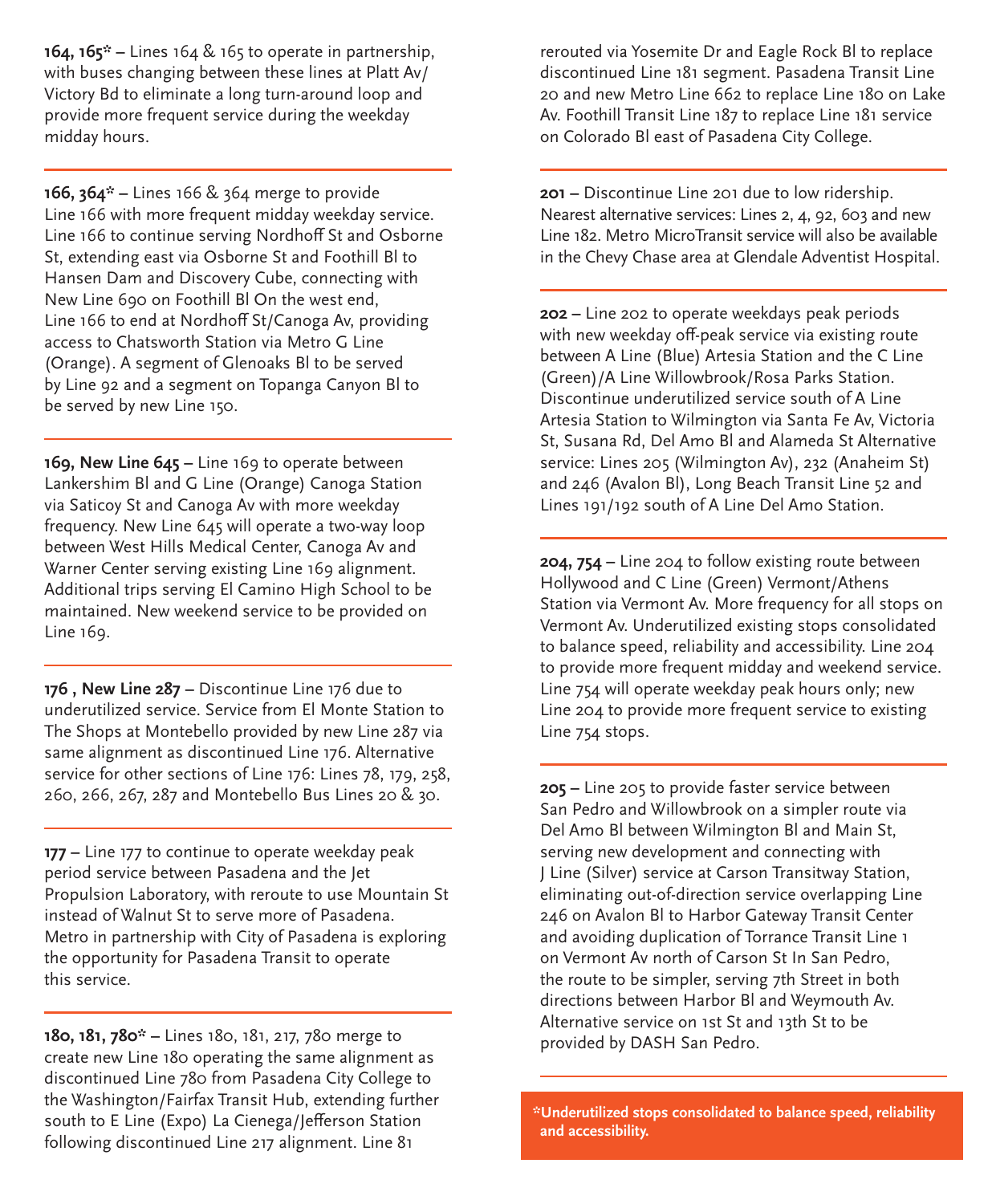**206\* –** Line 206 continues serving Normandie Av between B Line (Red) Vermont/Sunset Station and C Line (Green) Vermont/Athens Station, with no proposed route changes and more frequency during weekday midday and evening hours.

**207, 757 –** Lines 207 & 757 merge to create higher frequency Line 207 to operate between Hollywood and C Line (Green) Crenshaw Station with more frequency for all stops on Western Av. Underutilized stops consolidated on Western Av to balance speed, reliability and accessibility.

**209 –** Line 209 on Van Ness Av and Arlington Av to be altered to travel between Crenshaw/144th St, C Line (Green) Crenshaw Station (rather than Vermont/ Athens Station) and the E Line (Expo) Expo/Crenshaw Station. Connections north from there to Wilshire Bl would be available on Line 210.

**210, New Line 610, 710 –** Lines 210 & 710 merge to create higher frequency Line 210 to operate via Crenshaw Bl between Crenshaw/Wilshire and Crenshaw/Redondo Beach and via Redondo Beach Bl to South Bay Galleria. Line 210 to provide new Owl service and more frequency for all Crenshaw Bl stops. Underutilized Crenshaw Bl stops to be consolidated to balance speed, reliability and accessibility. Torrance Transit Line 2 to replace existing Line 210 segment on Crenshaw Bl and Artesia Bl south of El Camino College. Line 210 service north of Wilshire Bl to Hollywood to be replaced by new Line 610 on Rossmore Av and Vine St.

**211, 215 –** Lines 211 & 215 to operate as separate two-directional loop routes serving north of C Line (Green) Hawthorne/Lennox Station (Line 211) and south of C Line Hawthorne/Lennox Station (Line 215), providing new midday weekday, night and weekend service. Line 211 loop to replace Line 212/312 on Prairie Av (new Line 212 to instead serve Hawthorne Bl) and replace Line 215 service on Manchester Av and Inglewood Av north of the C Line. Line 215 loop to replace existing Lines 211 & 215 south of the C Line on Prairie Av, Marine Av and Inglewood Av. Discontinue service to C Line Redondo Beach Station to extend route to South Bay Galleria via Inglewood Av and Grant Av.

**212, 312 –** Lines 212 & 312 merge to create higherfrequency new Line 212 to operate via La Brea Av between Hollywood/Highland and Inglewood, then extend south via La Brea Av and Hawthorne Bl to South Bay Galleria in place of Lines 40 & 740. Line 212 to continue to be routed via Overhill Dr. New Line 212 to provide more frequency at all stops on La Brea Av and Hawthorne Bl Underutilized stops on La Brea Av and Hawthorne Bl consolidated to balance speed, reliability and accessibility.

**217 –** Discontinue Line 217 south of La Cienega/ Jefferson Station to Westfield Culver City due to underutilized service. Line 217 north of La Cienega/ Jefferson Station to Hollywood via La Cienega Bl, Fairfax Av and Hollywood Bl to become part of  $line 180.$ 

**218 –** Line 218 to be retained between Ventura Bl/ Laurel Canyon and Fairfax Av/Santa Monica Bl with connections to Metro Lines 180 (Fairfax Av) and 4 (Santa Monica Bl) and free City of West Hollywood FX service to Beverly Center and Cedars Sinai Medical Center.

**222, 656 –** Line 222 to operate on Hollywood Way between Hollywood Burbank Airport and B Line (Red) Universal City/Studio City Station, serving Cahuenga Bl south to Universal Studios Bl, creating more direct connections. Discontinue underutilized service south of Cahuenga Bl/Universal Studios Bl to Hollywood; alternative frequent B Line service available between Universal City/Studio City Station and Hollywood. Line 656 Owl service to operate a modified route from Normandie Av/Santa Monica Blvd to B Line North Hollywood Station via Hollywood, Cahuenga and Lankershim Bls. Discontinue underutilized segments north and west of North Hollywood Station. Nearest alternative Owl services: G Line (Orange), Ventura Bl (Line 240), Van Nuys Bl (Line 233) and Reseda Bl (Line 234).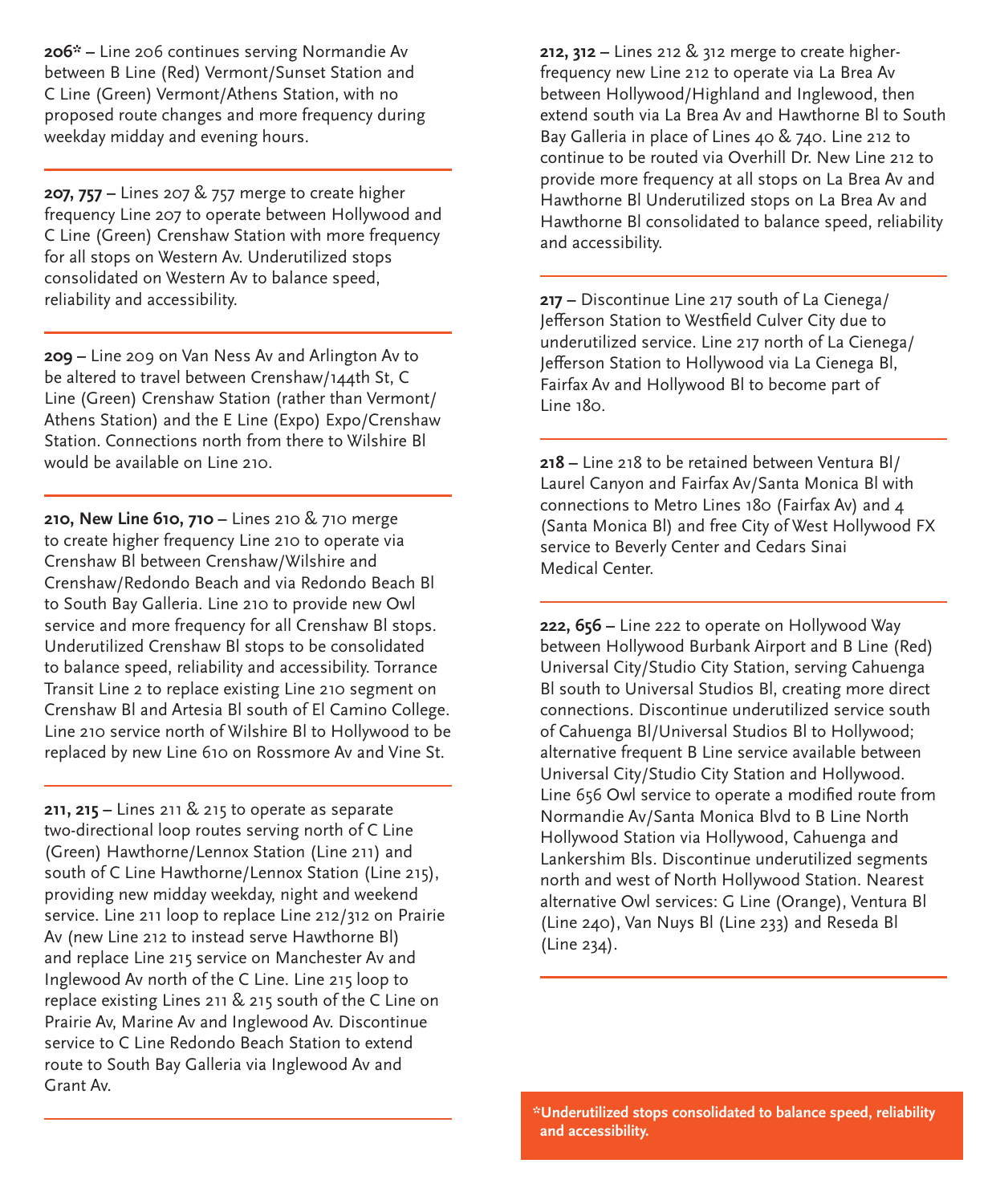**224\* –** Line 224 to operate similar to existing service along Lankershim Bl and San Fernando Rd, terminating at Sylmar/San Fernando Station, with more frequency during weekday midday hours on San Fernando Rd. New Line 690 to serve section of existing Line 224 beyond Sylmar/San Fernando Station on Foothill Bl.

**230\* –** Line 230 to operate existing alignment between Sylmar/San Fernando Station and Studio City via Laurel Canyon Bl and Hubbard St LADOT DASH to provide service north of Sylmar/San Fernando Station by operating more frequent service between LA Mission College and Sylmar/San Fernando Station on Hubbard St.

**232\* –** Line 232 to continue to serve the existing route from LAX City Bus Center to Downtown Long Beach via Sepulveda Bl, Pacific Coast Hwy, Anaheim St and Long Beach Bl with more frequent evening service.

**233 –** Line 233 to operate with more frequency on Van Nuys Bl between Foothill Bl in Pacoima and Ventura Bl in Sherman Oaks, similar to existing Line 233 service. Underutilized stops between Pacoima and Sherman Oaks consolidated to balance speed, reliability and accessibility. Late night and early morning service through Sepulveda Pass to operate along Sepulveda Bl instead of I-405 Freeway for improved access to the Getty Center, Skirball Center and adjacent neighborhoods. Line 233 to provide Owl service.

**234, 734 –** Lines 234 & 734 merge to create higherfrequency Line 234 to operate on Sepulveda Bl and end at Sherman Oaks Galleria (Ventura/Sepulveda), following the existing Lines 234 & 734 alignment north to Sylmar and LA Mission College. Underutilized Line 234 stops between Sylmar and Sherman Oaks to be consolidated to balance speed, reliability, and accessibility.

**236 –** Line 236 to operate with more frequency during weekday midday hours and new evening service similar to existing route via Balboa Bl between San Fernando Mission Bl and Ventura Bl; modified route to Sylmar/ San Fernando Station to operate via San Fernando Mission Bl and Truman St due to underutilized service on the north end. Limited school supplementary service weekdays will operate on Balboa Bl to/from Granada Hills.

**237, 239 –** New Line 237 to be created by merging Lines 237 & Line 239. Line 237 to follow existing route from G Line (Orange) Woodley Station (Woodley/ Victory) via Woodley Av, Rinaldi St, then existing Line 239 route via Zelzah Av, Lindley Av, Roscoe Bl, White Oak Av to Encino (Zelzah & Ventura). G Line and B Line (Red) service to replace existing Line 237 service east of G Line Woodley Station to North Hollywood and Hollywood. Line 236 to replace service to Sylmar/ San Fernando Station.

**242, 243 –** Lines 242 and 243 will be combined as new Line 243 operating more frequent service during weekday midday hours on Tampa Av and Winnetka Av between Ventura Bl and Devonshire St Underutilized service north of Devonshire St to Porter Ranch to be replaced by new Metro MicroTransit service.

**244, 245\* –** Line 244 to operate as a separate line on current route via De Soto Av between Chatsworth Station and Ventura Bl/Paralta Av. A new Line 150 to replace existing Lines 244 & 245 with service on Ventura Bl and Topanga Canyon Bl.

**246 –** Line 246 to continue operating existing route from Harbor Gateway Transit Center to Carson and Wilmington, via Avalon Bl, but will travel via Anaheim St, Gaffey St, Channel St between Wilmington and San Pedro (replacing Line 550), with more frequent weekday service. Discontinue underutilized Owl service.

**251, 751\* –** Lines 251 & 751 to merge to create new Line 251, which will operate more frequent service between Cypress Park (Ave 28 & Idell) and C Line (Green) Long Beach Bl Station.

**252 –** Discontinue Line 252 due to underutilized service. Alternative bus services: Figueroa St (Line 81), Griffin Av (new Line 182), Broadway (Line 45), Huntington Dr (Line 78), Valley Bl (Line 76) and Soto St (Line 251) and new Metro MicroTransit service in the Lincoln Heights Mercury Av, Griffin Av Montecito Heights area would be served by new Line 182 and MicroTransit service.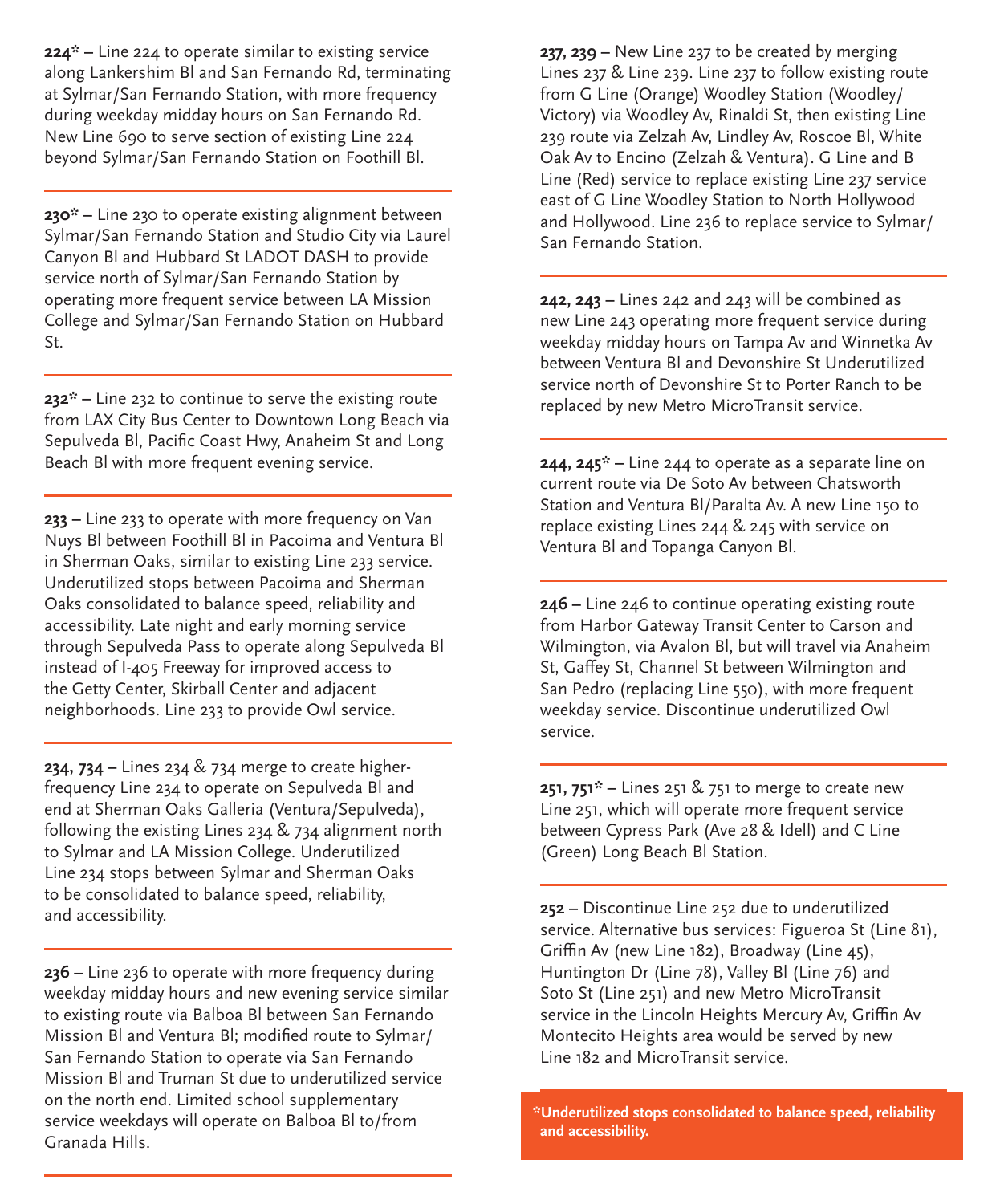**254 –** Discontinue Line 254 due to low utilized service. Alternative services: 103rd St (Line 117), Compton Av (Line 55); Firestone Bl (Line 115), Florence Av (Line 111), Pacific Bl (Lines 60, 251); Gage Av (Line 110); Soto St (Line 51), Lorena Av (Line 605), Indiana St (Line 665) and new Metro MicroTransit service in the Watts/ Willowbrook area.

**256 –** Line 256 between Commerce and Altadena via El Sereno, Highland Park and Pasadena to be served by three separate bus lines with more frequent service. Metro to operate existing segment between Cal State LA Transit Center and L Line (Gold) Highland Park Station with service rerouted via Monterey Rd instead of Collis Av. Metro in partnership with City of Commerce is exploring the opportunity for City of Commerce to operate existing Line 256 segment between Commerce and Cal State LA Transit Center, with no proposed changes to alignment; Metro in partnership with City of Pasadena is exploring the opportunity for Pasadena Transit to operate a simpler route would between L Line Highland Park Station and Pasadena, via Colorado Bl, L Line Memorial Park Station, Lincoln Av, Washington Bl, Altadena Dr and Foothill Bl to L Line Sierra Madre Villa Station.

**258 –** Line 258 to be shortened from the existing alignment between Paramount and Altadena to a new alignment from Fremont and Huntington Dr to provide a much-requested connection with the L Line (Gold) South Pasadena Station via Fremont Av and Fair Oaks Av to Mission Rd, to improve reliability and avoid service duplication in Pasadena area. Discontinue underutilized service on Huntington Dr/Oak Knoll Av-Cir in San Marino. Pasadena Transit Line 20 and new Metro Line 662 to replace Line 258 on Lake Av. Line 258 will implement new weekend service.

**260, New Lines 261 & 660, 762\* –** Lines 260 & 762 merge to create new more frequent and reliable Line 260 to operate between Pasadena and A Line(Blue)/ C Line (Green) Willowbrook/Rosa Parks Station via Fair Oaks Av, Atlantic Bl and Imperial Hwy. New frequent Line 261 to link the A Line Artesia Station & C Line Long Beach Station via Imperial Hwy, Martin Luther King Jr, Atlantic Bl and Artesia Bl in place of existing Lines 260 and 762. A new frequent Line 660 to operate between L Line (Gold) Del Mar Station and Altadena via Fair Oaks Av in place of existing Line 260 alignment.

**264 –** Discontinue Line 264 due to underutilized service. New Line 256 to serve Altadena Dr south of Washington Bl and Foothill Bl, with new Line 662 serving Altadena Dr at Lake Av. Nearest alternative service in Duarte and Monrovia: L Line (Gold), Foothill Transit on Buena Vista St (Line 272) and Myrtle Av (Line 170) and Duarte Transit. Nearest alternative service to Arcadia-Sierra Madre Villa on Temple City Bl, Huntington Dr, Rosemead Bl, Michillinda Av (Lines 266, 267, 268 and Foothill Transit Line 187) and on Baldwin Av/Huntington Dr (Metro Lines 78 & 268). L Line also provides service to the City of Hope Medical Center.

**265 –** Line 265 to continue to operate on existing alignment between Pico Rivera and Lakewood Center Mall with more frequent weekday service.

**266\* –** Line 266 has no significant alignment changes between Lakewood Center Mall and L Line (Gold) Sierra Madre Villa Station. Line 266 to end on northbound Lakewood Bl adjacent to Lakewood Center Mall to improve connections with the mall and Line 265. Line 266 to have more frequent service during weekdays and weekends.

**267, New Line 662 –** Line 267 to operate via existing alignment between El Monte, Arcadia and Pasadena via Temple City Bl, Rosemead Bl and Del Mar Bl but end at L Line (Gold) Del Mar Station to improve reliability and avoid duplication of other bus lines. New Line 256 to operate on southern end of Lincoln Av with new Line 662 operating two-directional service via Lake Av, Altadena Dr, Lincoln Av, Washington Bl and Los Robles Av between Pasadena (L Line Del Mar and Lake Stations) and Altadena and provide more frequent weekend service. New Metro MicroTransit service to be available in the Altadena/JPL area, including linking with Pasadena.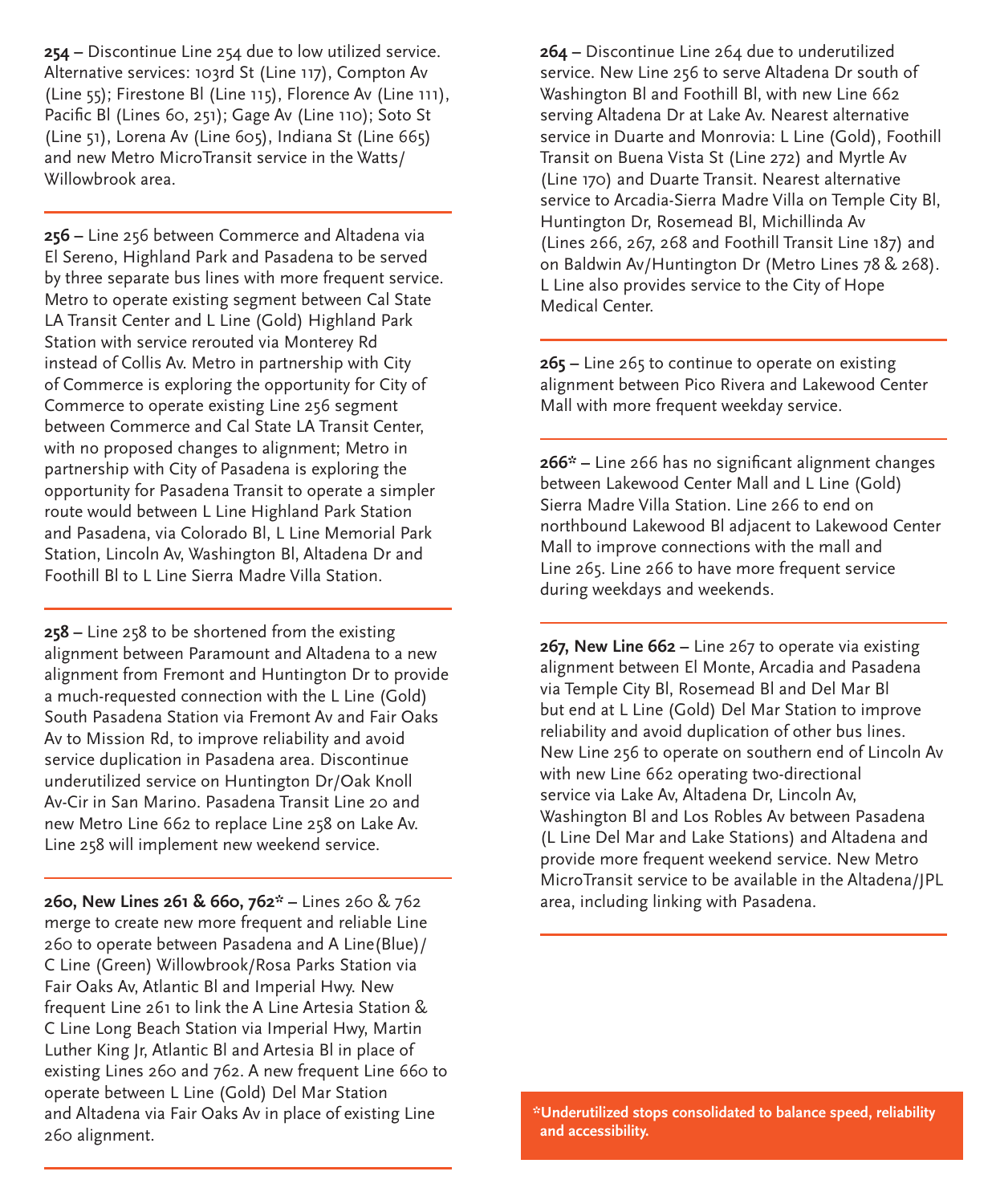**268 –** Line 268 route to operate via existing alignment between El Monte, Arcadia, Sierra Madre and Pasadena via Baldwin Av and Foothill Bl, but end at the L Line (Gold) Sierra Madre Villa Station to improve reliability, avoid duplication of other bus lines and provide more frequent weekday service. New Line 256 to operate on southern end of Lincoln Av, Washington Blvd, Altadena Dr and Foothill Bl to L Line (Gold) Sierra Madre Villa Station. New Line 662 to serve north end of Lincoln and Washington Bl west of Los Robles Av Line 268 has very low utilization to JPL on weekends. Pasadena Transit Line 177 to provide alternative service between Pasadena and the JPL on weekdays during peak periods only and new Metro MicroTransit service will be available in Sierra Madre and Altadena/JPL areas, linking those areas with Pasadena.

**344 –** Line 344 to operate existing route and stops between Harbor Gateway Transit Center and Rancho Palos Verdes.

**442 –** Discontinue Line 442 due to underutilized service and duplication with other bus lines. Alternative service: J Line (Silver) to Manchester Station (connection with Line 115 on Manchester Bl) or Harbor Freeway Station (connection with Line 120 on Imperial Hwy or C Line (Green)/J Line service).

**New Line 450, 950 –** New Line 450 to replace Line 950, operating between San Pedro via Pacific St, the I-110 Freeway and Figueroa St to Harbor Gateway Transit Center with peak period weekday service extending north of Harbor Gateway Transit Center to downtown LA (Figueroa/Flower & 7th), serving Harbor Transitway stations. Off-peak weekday and all-day weekends, Line 450 will connect with Line 910 at Harbor Gateway Transit Center. This will improve reliability and allow for the transition to new Zero Emission Buses on J Line (Silver) 910 service.

**460 –** Line 460 continue to operate existing alignment between downtown LA, C Line (Green) Norwalk Station and Disneyland.

**487, 489, New Line 287 –** Line 487 to begin service at L Line (Gold) Sierra Madre Villa Station operating via San Gabriel Bl, Las Tunas Dr, Mission Dr, Del Mar Av, I-10 Express-Lanes to 7th St Metro Center in downtown

LA during weekday peak hours and LA Union Station at all other times (with connections available to B Line (Red), D Line (Purple) and J Line (Silver)). Line 489 route to terminate at Metro 7th St Metro Center. Frequent Metro B Line/D Line services link 7th St Metro Center to Westlake/MacArthur Park in place of Lines 487 and 489. New Line 287 to replace Line 487 between El Monte and Arcadia via Santa Anita Av, with weekday and weekend service. Discontinued Line 487 segment in Sierra Madre to be replaced with new Metro MicroTransit service serving Sierra Madre, Pasadena and Altadena areas.

**501 –** Line 501 continues to link North Hollywood, Burbank, Glendale and Pasadena with a new route in Burbank to simplify and expedite service through the Media District by operating on Alameda Av instead of Olive Av; a new route in downtown Glendale via Brand Bl and Broadway to serve the Americana at Brand and Glendale Galleria. A weekend stop at LA Zoo will be included.

**534, New Line 134 –** Line 534 to be renumbered to 134. No route changes for New Line 134 between Malibu (Trancas Canyon Rd) and Santa Monica; deviation to Cliffside & Dume on selected trips to be discontinued due to underutilized service.

**550 –** Line 550 to be retained peak periods weekdays between Harbor Gateway Transit Center and USC. Lines 246 and 450 will connect San Pedro with Harbor Gateway Transit Center. Line 246 will replace Line 550 on Gaffey St between Channel St and Anaheim St in San Pedro.

**577 –** Line 577 between El Monte Station and Cal State Long Beach via I-605 to be rerouted northbound between El Monte Station and Rio Hondo College via I-605 and I-10 freeways instead of Santa Anita Av & Peck Rd, providing faster, more direct service. Discontinue deviation to Los Cerritos Center due to low ridership compared to number of riders impacted, providing faster, more direct service to/ from Cal State Long Beach and Long Beach VA Medical Center.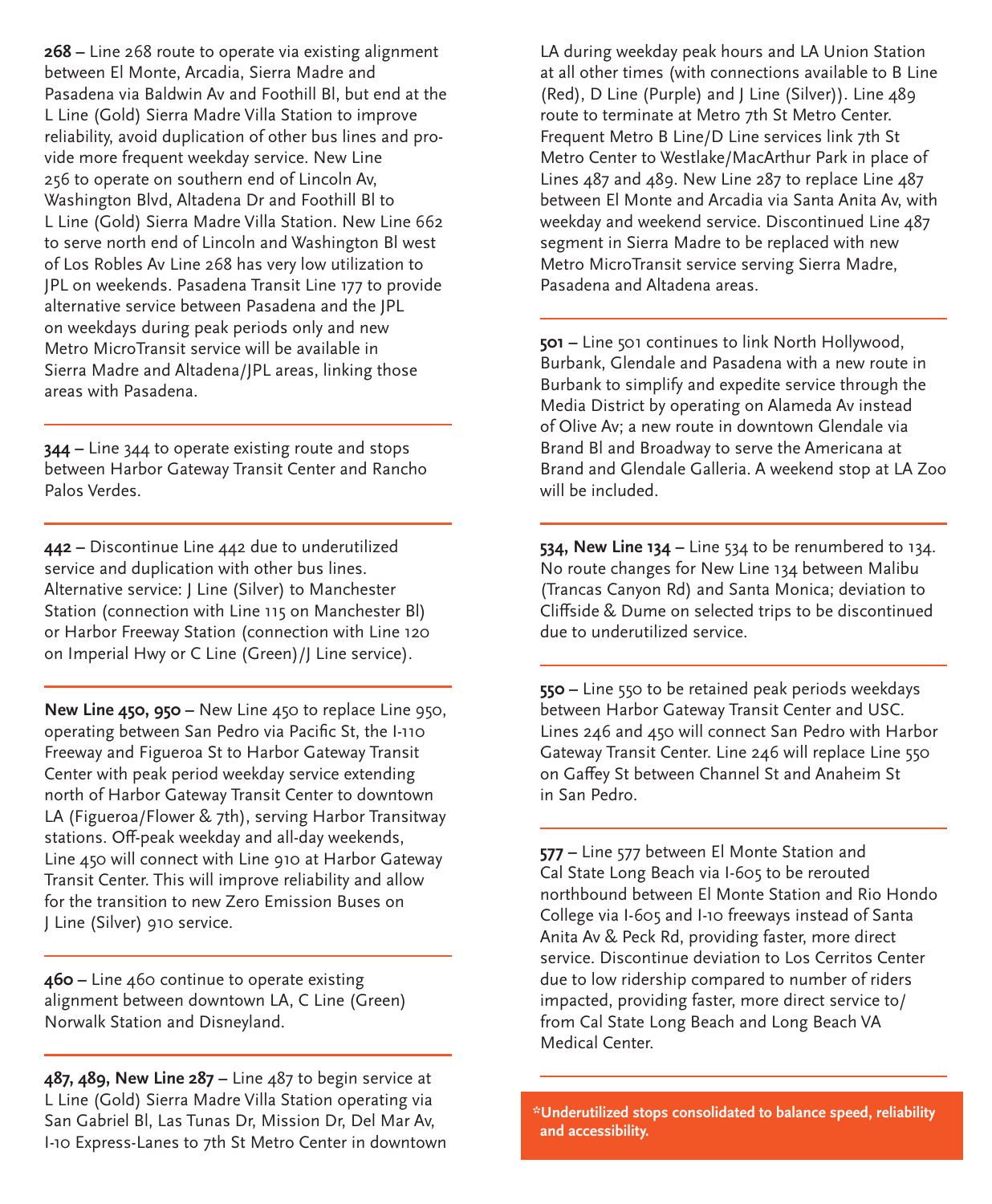**601 –** Warner Center Shuttle frequency will be adjusted to better match ridership and will no longer include overnight Owl service.

**602 –** Line 602 to operate more frequent service weekday midday and evenings

**603\* –** Line 603 to continue operating current route between Glendale Galleria and downtown LA, with more frequent weekday midday service and rerouted via Glendale Station, providing direct connections with Metrolink and Amtrak.

**607 –** Discontinue Line 607 due to underutilized service. Alternative bus service on Stocker St/La Tijera Bl (Line 102), Slauson Av (Line 108), Hyde Park Bl (Line 110), Manchester Av (Line 115), Crenshaw Bl (Line 210) and Overhill Dr (Line 212).

**611 –** Line 611 to be altered to link A Line (Blue) Florence Station with Atlantic Bl/Cecelia St via Florence Av, Seville Av and Santa Ana St. Line 102 to be rerouted via Central Av, Vernon Av, Pacific Av, Leonis Bl, District Bl and Atlantic Bl, replacing part of Line 611. The remainder of Line 611 to be discontinued due to underutilized service and duplication with other lines. Alternative bus services: Florence Av (Line 111), Compton Av (Line 55), Vernon Av (Line 105), Atlantic Bl (Line 260), Seville Av and Pacific Bl (Lines 60 and 251).

**612 –** Discontinue Line 612 due to underutilized service and duplication of other bus lines. Alternative bus services: 103rd St (Line 117), Compton Av (Line 55), Long Beach Bl and Pacific Bl (Line 60), Florence Av (Line 111), Atlantic Av (Line 260), Martin Luther King Jr. Bl (Line 261), Imperial Hwy (Line 120) and Santa Ana St (Line 611) and new Metro MicroTransit service in the Watts/Willowbrook area.

**625 –** Discontinue Line 625 due to underutilized service. Nearest alternative bus service: Line 232 on Sepulveda Bl, Beach Cities Transit Line 109 on Imperial Hwy and new Metro MicroTransit service for the LAX area.

**665 –** Line 665 route to be shortened operating all trips between Indiana St & Olympic Bl and Cal State LA Transit Center. Service on Olympic Bl would be provided by Line 66.

**685 –** Discontinue Line 685 due to underutilized service. Nearest alternative bus service to Glendale College provided by Line 290 (Glendale Av), as well as new Metro MicroTransit service.

**686 –** Line 686 to operate between Altadena (New York Dr/Allen Av) and the L Line (Gold) Del Mar Station only, discontinuing service to L Line Fillmore Station to avoid overlap with new Line 260 and provide improved weekday frequency.

**687 –** Line 687 discontinued due to underutilized service and duplication or proximity to other bus routes. Alternative bus service: new frequent Metro Lines 660 (Fair Oaks Av) & 662 (Washington Bl, Los Robles Av and Lake Av), Pasadena Transit 20, 31, 32 services and new Metro MicroTransit service in Altadena.

**744 –** Line 744 to be replaced on Van Nuys Bl by new Rapid Line 761 and high frequency new Line 233. Line 744 would no longer continue along Ventura Bl and Reseda Bl That segment would be served by new Line 240.

**New Line 761, 788 –** Line 761 to replace existing Lines 744 and 788, operating between Sylmar/San Fernando Station and the E Line (Expo) Expo/Sepulveda Station, serving high travel demand between San Fernando Valley and the Westside. Line 761 to provide service on Van Nuys Bl, Ventura Bl and Sepulveda Bl to the Westside, including frequent service all day on weekdays and weekend service.

**901 –** The G Line (Orange) will continue to serve as a critical arterial service linking destinations across the San Fernando Valley, with more frequency for midday and late evening on weekdays.

**910 –** The J Line (Silver) Line 910 service will continue operating between El Monte Station, downtown LA and Harbor Gateway Transit Center with additional trips replacing Line 950 (see also Line 450).